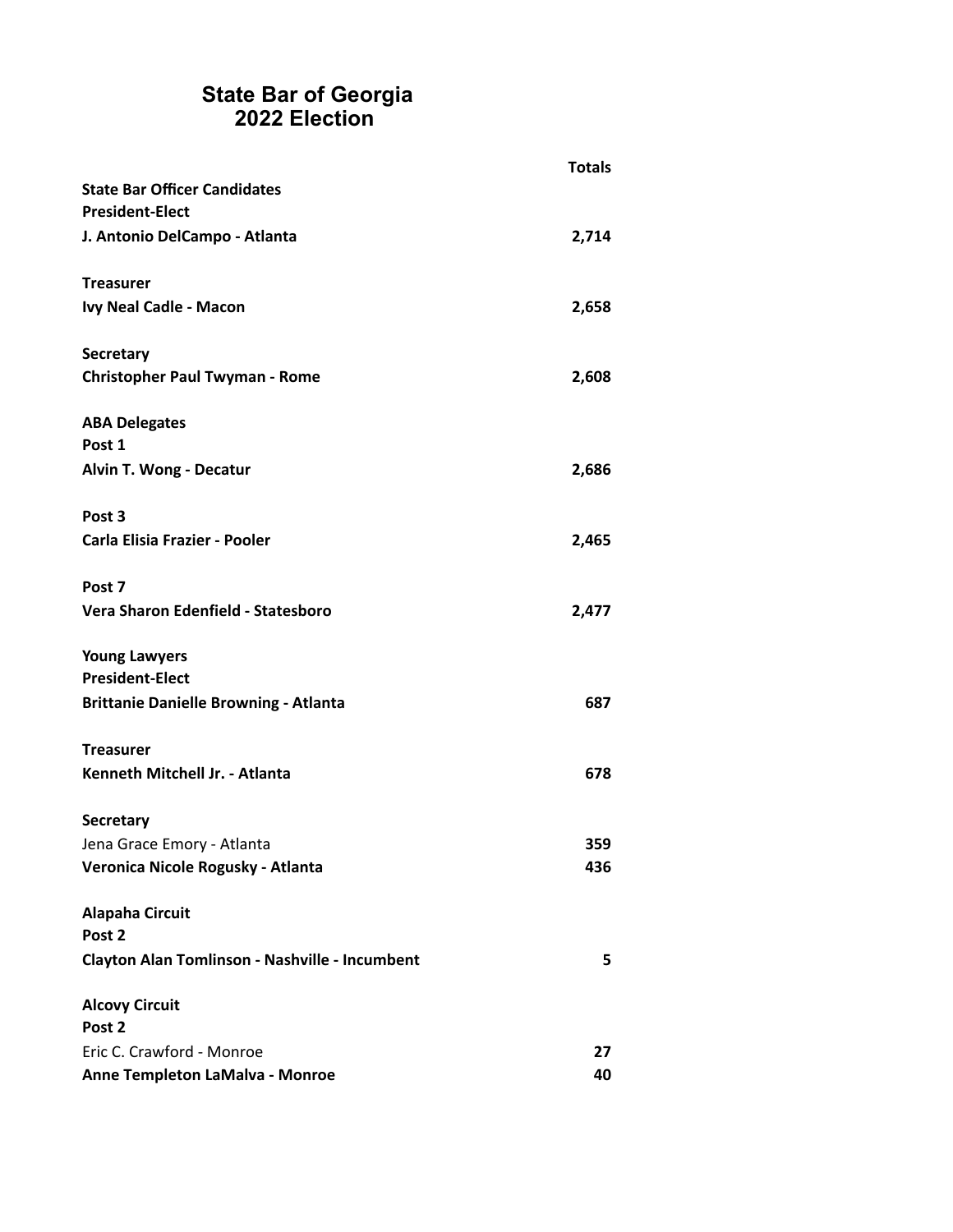| <b>Atlanta Circuit</b>                                 | <b>Totals</b> |
|--------------------------------------------------------|---------------|
| Post 2                                                 |               |
| Kent Edward Altom - Atlanta - Incumbent                | 717           |
| Post 4                                                 |               |
| Jeffrey Ray Kuester - Atlanta - Incumbent              | 727           |
| Post 6                                                 |               |
| Tracee Ready Benzo - Atlanta - Incumbent               | 731           |
| Post 8                                                 |               |
| Paige Reese Whitaker - Atlanta - Incumbent             | 756           |
| Post 10                                                |               |
| <b>Edward Alexander Piasta - Atlanta - Incumbent</b>   | 712           |
| Post 12                                                |               |
| Joyce Gist Lewis - Atlanta - Incumbent                 | 743           |
| Post 14                                                |               |
| Edward B. Krugman - Atlanta - Incumbent                | 735           |
| Post 16                                                |               |
| James Daniel Blitch IV - Atlanta - Incumbent           | 714           |
| Post 18                                                |               |
| Rachel R. Krause - Atlanta                             | 726           |
| Post 20                                                |               |
| Jennifer Auer "Jen" Jordan - Sandy Springs - Incumbent | 769           |
| Post 22                                                |               |
| Frank B. Strickland - Atlanta - Incumbent              | 739           |
| Post 24                                                |               |
| Joseph Anthony Roseborough - Atlanta - Incumbent       | 728           |
| Post 26                                                |               |
| Anthony B. Askew - Atlanta - Incumbent                 | 729           |

**Post 28**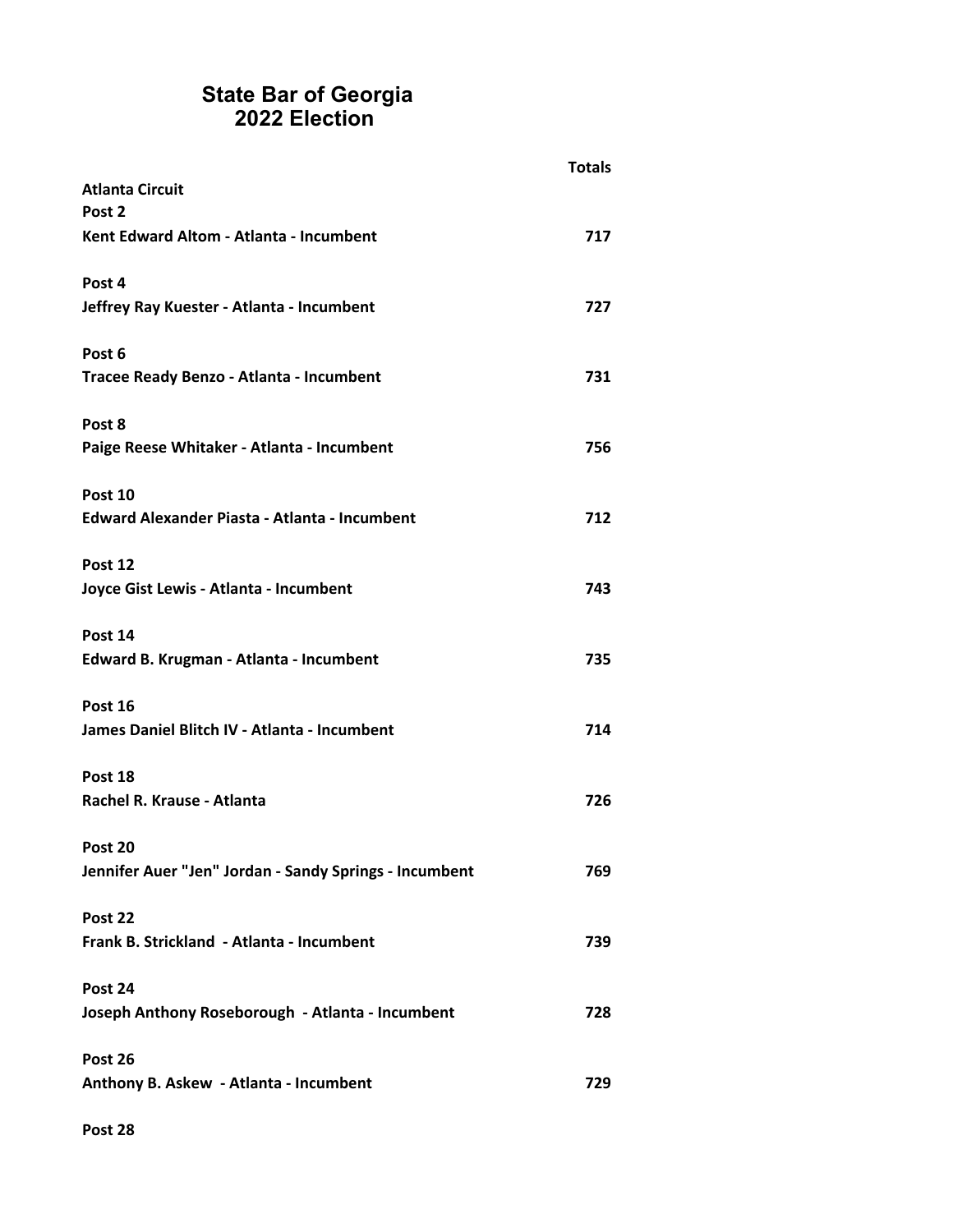|                                                   | <b>Totals</b> |
|---------------------------------------------------|---------------|
| J. Henry Walker IV - Atlanta - Incumbent          | 720           |
| Post 31                                           |               |
| David Cheng - Atlanta                             | 160           |
| John David Lange - Atlanta                        | 129           |
| Kendrick K. McWilliams - Johns Creek              | 166           |
| Naveen Ramachandrappa - Atlanta                   | 256           |
| Robert David "Bobby" Wolf - Atlanta               | 290           |
| Post 33                                           |               |
| Susan Eichler Edlein - Atlanta - Incumbent        | 779           |
| Post 35                                           |               |
| N. John Bey - Atlanta                             | 717           |
| Post 37                                           |               |
| Harold Eugene Franklin Jr. - Atlanta - Incumbent  | 755           |
| Post 38                                           |               |
| Michael Dickinson Hobbs Jr. - Atlanta - Incumbent | 714           |
| Post 40                                           |               |
| Shukura L. Ingram - Atlanta                       | 749           |
| <b>Atlantic Circuit</b>                           |               |
| Post 1                                            |               |
| H. Craig Stafford - Hinesville - Incumbent        | 8             |
| <b>Augusta Circuit</b>                            |               |
| Post 2                                            |               |
| Benjamin Howard Brewton - Augusta - Incumbent     | 43            |
| Post 4                                            |               |
| John Ryd Bush "Jack" Long - Augusta - Incumbent   | 41            |
| <b>Bell Forsyth Circuit</b>                       |               |
| Philip C. Smith - Cumming - Incumbent             | 30            |
| <b>Blue Ridge Circuit</b>                         |               |
| Post 1                                            |               |
| David Lee Cannon Jr. - Canton - Incumbent         | 20            |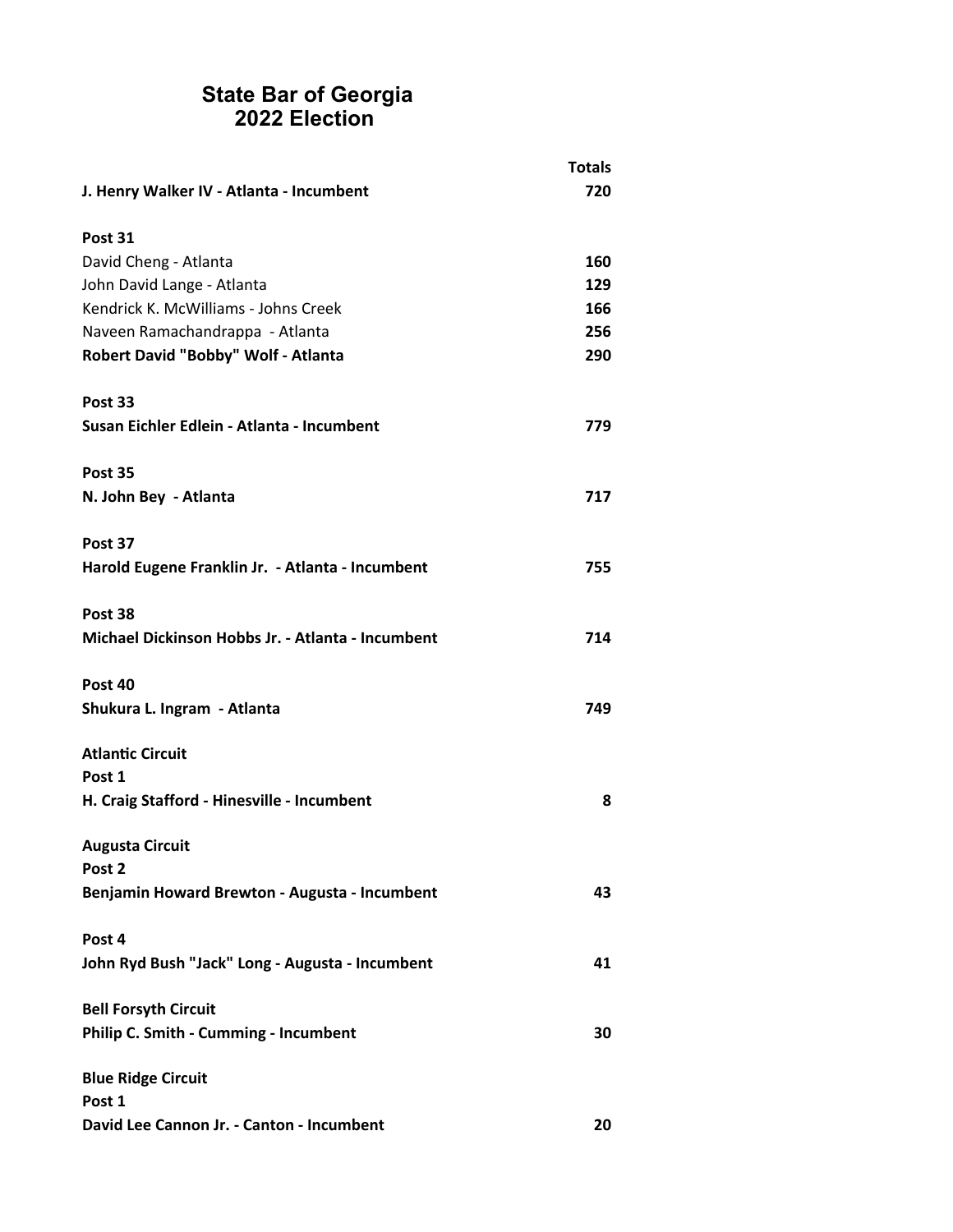|                                                 | <b>Totals</b> |
|-------------------------------------------------|---------------|
| <b>Brunswick Circuit</b>                        |               |
| Post <sub>2</sub>                               |               |
| Martha Wilson Williams - Brunswick - Incumbent  | 37            |
| <b>Chattahoochee Circuit</b>                    |               |
| Post 1                                          |               |
| Amy Carol Walters - Columbus - Incumbent        | 48            |
| Post 3                                          |               |
| Alex Musole Shalishali - Columbus - Incumbent   | 46            |
| <b>Cherokee Circuit</b>                         |               |
| Post 1                                          |               |
| Randall H. Davis - Cartersville - Incumbent     | 12            |
| <b>Clayton Circuit</b>                          |               |
| Post 2                                          |               |
| Harold B. "Scott" Watts - Jonesboro - Incumbent | 25            |
| <b>Cobb Circuit</b>                             |               |
| Post 1                                          |               |
| Katie Kiihnl Leonard - Marietta - Incumbent     | 193           |
| Post 3                                          |               |
| C. Lee Davis - Marietta - Incumbent             | 199           |
| Post 5                                          |               |
| Dawn Renee Levine - Marietta - Incumbent        | 192           |
| Post 7                                          |               |
| William C. Gentry - Marietta - Incumbent        | 202           |
| <b>Conasauga Circuit</b>                        |               |
| Post 1                                          |               |
| Terry Leighton Miller - Dalton - Incumbent      | 11            |
| <b>Coweta Circuit</b>                           |               |
| Post 1                                          |               |
| Nina Markette Baker - LaGrange - Incumbent      | 37            |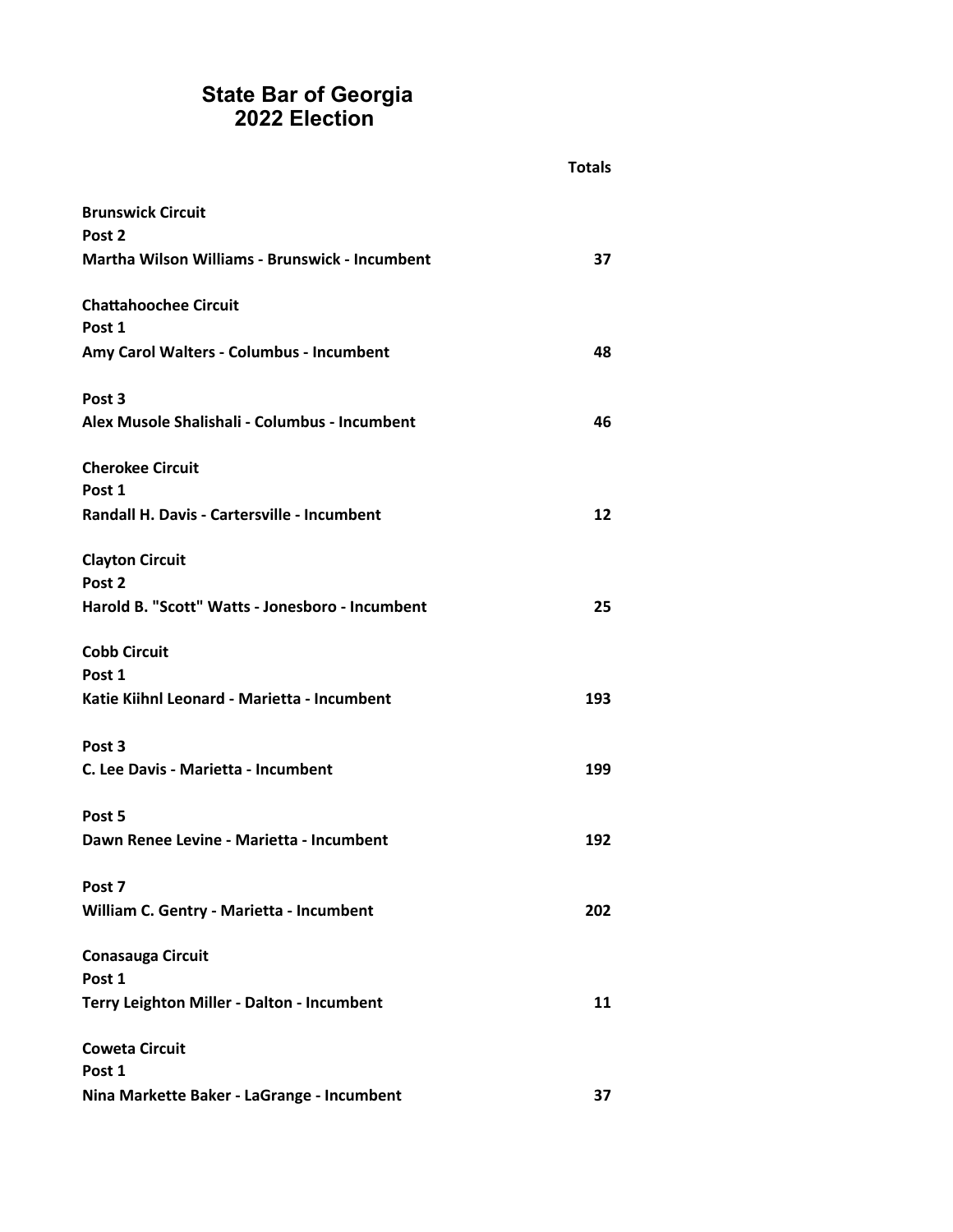| <b>Dougherty Circuit</b>                              | <b>Totals</b> |
|-------------------------------------------------------|---------------|
| Post 1                                                |               |
| Joseph West Dent - Albany - Incumbent                 | 21            |
| <b>Douglas Circuit</b>                                |               |
| Kenneth Brown Crawford - Douglasville - Incumbent     | 17            |
| <b>Eastern Circuit</b>                                |               |
| Post 1                                                |               |
| Paul Wain Painter III - Savannah - Incumbent          | 85            |
| Post <sub>3</sub>                                     |               |
| Jonathan B. Pannell - Savannah - Incumbent            | 84            |
| <b>Enotah Circuit</b>                                 |               |
| Joy Renea Parks - Dahlonega - Incumbent               | 10            |
| <b>Flint Circuit</b>                                  |               |
| Post 2                                                |               |
| John Philip Webb - Stockbridge - Incumbent            | 32            |
| <b>Griffin Circuit</b>                                |               |
| Post 1                                                |               |
| Janice Marie Wallace - Griffin - Incumbent            | 32            |
| <b>Gwinnett Circuit</b>                               |               |
| Post 2                                                |               |
| Judy C. King - Lawrenceville - Incumbent              | 114           |
| Post 4                                                |               |
| Gerald Davidson Jr. - Lawrenceville - Incumbent       | 120           |
| <b>Houston Circuit</b>                                |               |
| Carl A. Veline Jr. - Warner Robins - Incumbent        | 15            |
| <b>Lookout Mountain Circuit</b>                       |               |
| Post 1                                                |               |
| Archibald A. Farrar Jr. - Summerville - Incumbent     | 58            |
| Post <sub>3</sub>                                     |               |
| Christopher Sutton Connelly - Summerville - Incumbent | 24            |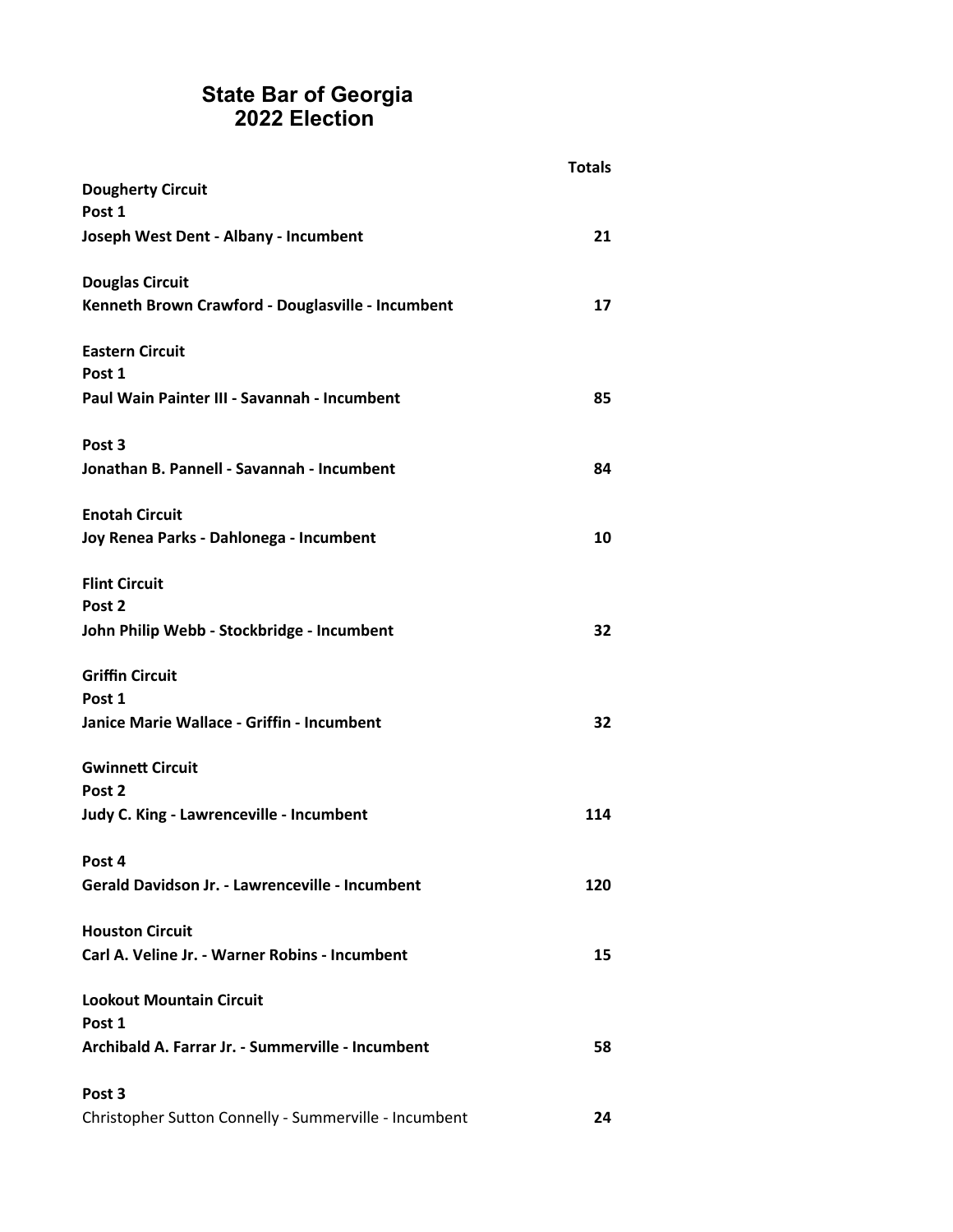|                                                          | <b>Totals</b> |
|----------------------------------------------------------|---------------|
| Ralph Lee Van Pelt Jr. - Ringgold                        | 55            |
| <b>Macon Circuit</b>                                     |               |
| Post <sub>2</sub>                                        |               |
| Thomas W. Herman - Macon - Incumbent                     | 87            |
| <b>Middle Circuit</b>                                    |               |
| Post 1                                                   |               |
| Mitchell McKinley Shook - Vidalia - Incumbent            | 11            |
| <b>Northeastern Circuit</b>                              |               |
| Post 1                                                   |               |
| Mark William Alexander - Gainesville - Incumbent         | 35            |
| <b>Northern Circuit</b>                                  |               |
| Post <sub>2</sub>                                        |               |
| Richard Dale Campbell - Elberton - Incumbent             | 12            |
| <b>Ocmulgee Circuit</b>                                  |               |
| Post 1                                                   |               |
| Carl Santos Cansino - Milledgeville - Incumbent          | 19            |
| Post <sub>3</sub>                                        |               |
| <b>Christopher Donald Huskins - Eatonton - Incumbent</b> | 19            |
| <b>Oconee Circuit</b>                                    |               |
| Post 1                                                   |               |
| <b>Charles Michael Johnson - Eastman - Incumbent</b>     | 6             |
| <b>Ogeechee Circuit</b>                                  |               |
| Post 1                                                   |               |
| Daniel Brent Snipes - Statesboro - Incumbent             | 17            |
| <b>Out of State</b>                                      |               |
| Post <sub>2</sub>                                        |               |
| William J. Monahan - Washington, D.C. - Incumbent        | 213           |
| Michael Franklin Braun - Nashville, TN                   | 111           |
| <b>Paulding Circuit</b>                                  |               |
| Martin Enrique Valbuena - Dallas - Incumbent             | 11            |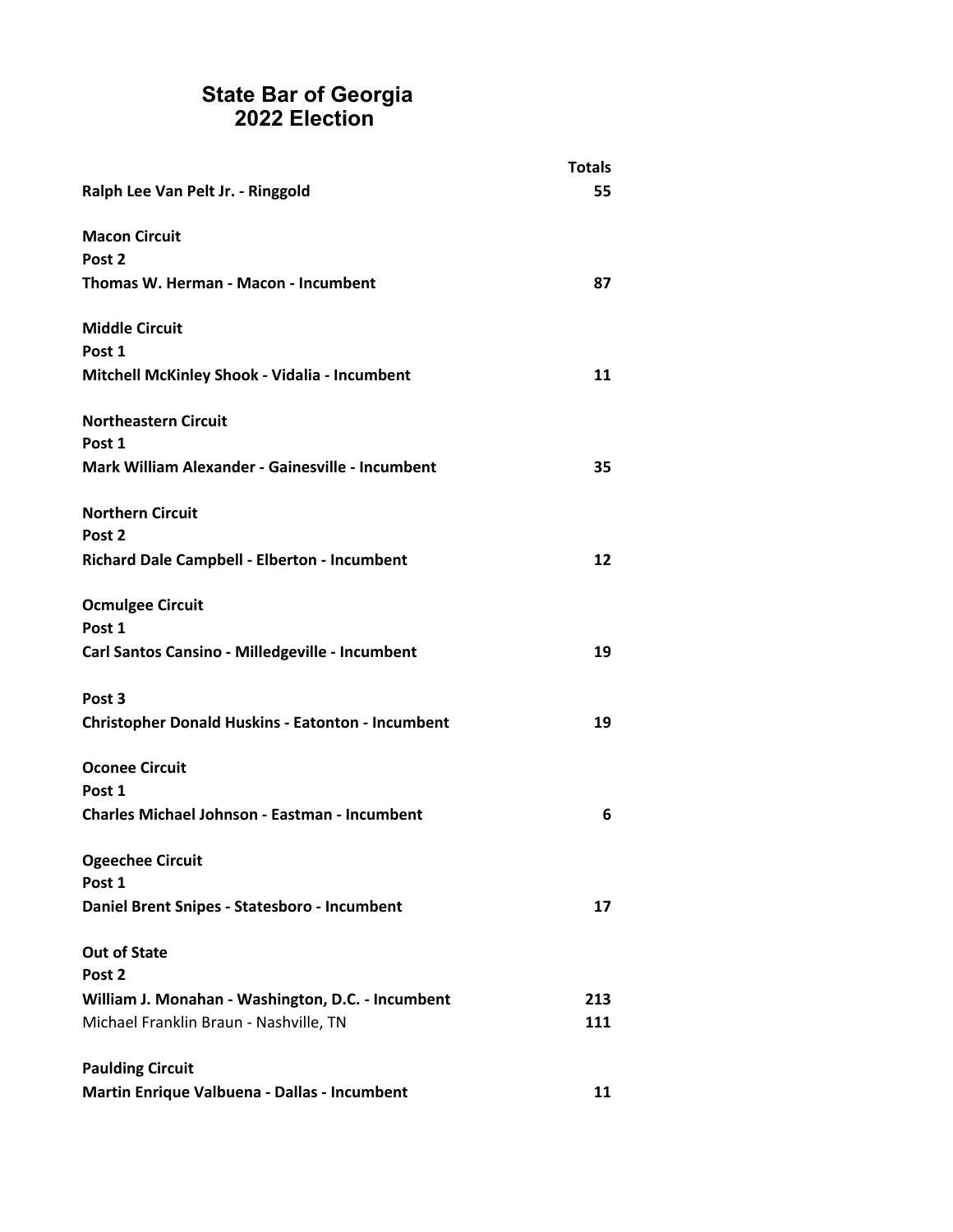|                                                     | <b>Totals</b> |
|-----------------------------------------------------|---------------|
| <b>Rockdale Circuit</b>                             |               |
| Daniel Shelton Digby - Conyers - Incumbent          | 22            |
|                                                     |               |
| <b>Rome Circuit</b>                                 |               |
| Post 2                                              |               |
| J. Anderson "Andy" Davis - Rome - Incumbent         | 26            |
| <b>South Georgia Circuit</b>                        |               |
| Post 1                                              |               |
| Lawton Chad Heard Jr. - Camilla - Incumbent         | 5             |
| <b>Southern Circuit</b>                             |               |
| Post 1                                              |               |
| <b>Paul William Hamilton - Valdosta</b>             | 55            |
| Robert "Brett" Jenkins - Boston                     | 7             |
|                                                     |               |
| Post <sub>3</sub>                                   |               |
| H. Burke Sherwood - Valdosta - Incumbent            | 55            |
| <b>Stone Mountain Circuit</b>                       |               |
| Post 1                                              |               |
| Stacey K. Hydrick - Decatur - Incumbent             | 363           |
| Post <sub>3</sub>                                   |               |
| <b>Shondeana Crews Morris - Decatur - Incumbent</b> | 340           |
|                                                     |               |
| Post 5                                              |               |
| <b>Keith E. Adams - Decatur</b>                     | 181           |
| Franklin E. Engram - Decatur                        | 50            |
| Erin H. Gerstenzang - Atlanta                       | 76            |
| Tyshawn Yvonne Jackson - Decatur                    | 70            |
| Ana Maria Martinez - Decatur                        | 96            |
| Post 7                                              |               |
| John G. Haubenreich - Atlanta - Incumbent           | 328           |
|                                                     |               |
| Post 9                                              |               |
| <b>Sherry Boston - Decatur - Incumbent</b>          | 366           |
| <b>Tallapoosa Circuit</b>                           |               |

**Post 2**